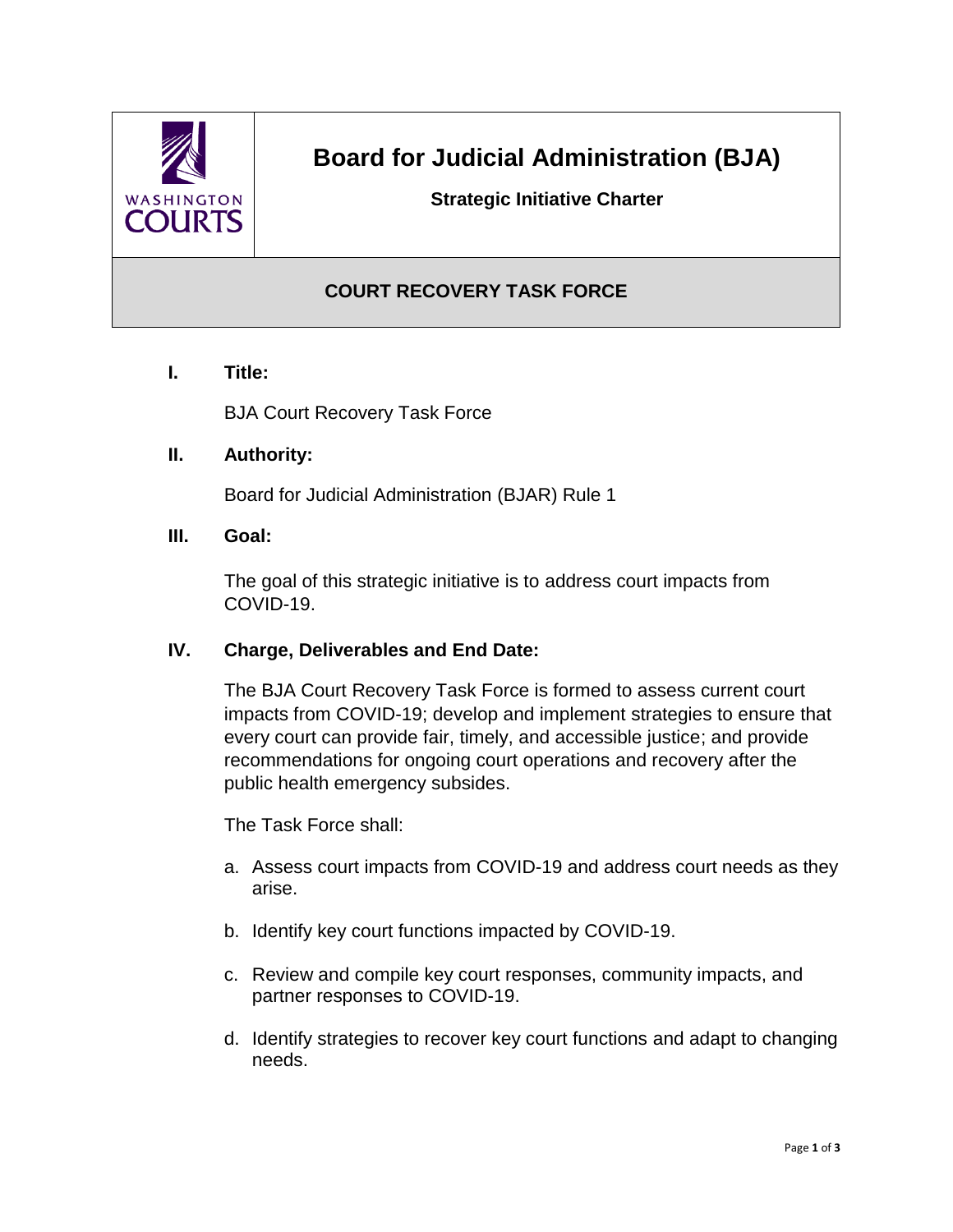- e. Identify lessons learned and future policy, practice, and court technology considerations, opportunities for improvement, and promising practices.
- f. Develop and implement recommendations for recovery efforts.
- g. Provide ongoing reports to the BJA on task force efforts and identify future task force or ongoing committee work.

This charter shall expire on June 30, 2022.

#### **V. Membership:**

Following is a recommended membership list. Final membership will be determined by the Co-chair(s) of the task force.

Chairs:

Chief Justice of the Supreme Court Superior Court Judges' Association representative District and Municipal Court Judges' Association representative

Membership:

- Two representatives from Superior Court Judges Association
- Two representatives from the District and Municipal Court Judges' Association (one Municipal court judge and one District court judge)
- One Appellate Court representative and Supreme Court
- One representative from the Association of Washington Superior Court Administrators
- One representative from District and Municipal Court Management Association
- One representative from the Washington Association of Juvenile Court Administrators
- One representative from the Washington State Association of County Clerks
- AOC State Court Administrator
- One representative from Office of Civil Legal Aid
- One representative from Office of Public Defense

#### **VI. Entities to Consult or Coordinate with:**

- Washington State Center for Court Research
- Supreme Court Commissions
- Washington State Association of Counties
- Washington State Bar Association